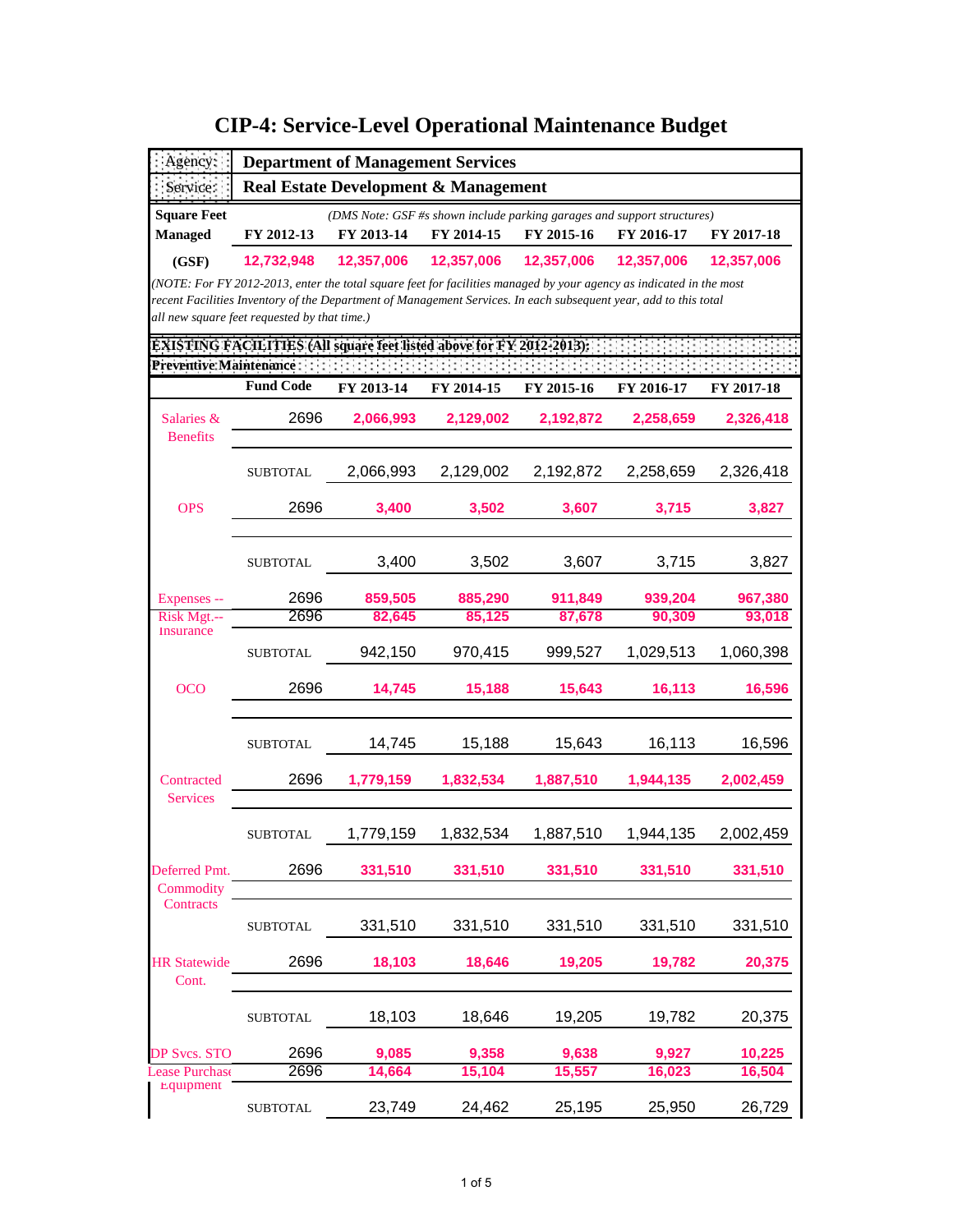| <b>Fund Totals</b>            | 2696             | 5,179,809   | 5,325,259   | 5,475,069   | 5,629,377   | 5,788,312   |
|-------------------------------|------------------|-------------|-------------|-------------|-------------|-------------|
|                               | <b>TOTAL</b>     | \$5,179,809 | \$5,325,259 | \$5,475,069 | \$5,629,377 | \$5,788,312 |
| <b>General Maintenance</b>    |                  |             |             |             |             |             |
|                               | <b>Fund Code</b> | FY 2013-14  | FY 2014-15  | FY 2015-16  | FY 2016-17  | FY 2017-18  |
| Salaries &<br><b>Benefits</b> | 2696             | 8,267,970   | 8,516,010   | 8,771,490   | 9,034,634   | 9,305,674   |
|                               | <b>SUBTOTAL</b>  | 8,267,970   | 8,516,010   | 8,771,490   | 9,034,634   | 9,305,674   |
| <b>OPS</b>                    | 2696             | 13,600      | 14,008      | 14,428      | 14,861      | 15,307      |
|                               | <b>SUBTOTAL</b>  | 13,600      | 14,008      | 14,428      | 14,861      | 15,307      |
| Expenses --                   | 2696             | 3,438,019   | 3,541,160   | 3,647,395   | 3,756,816   | 3,869,521   |
| Risk Mgt.--                   | 2696             | 330,581     | 340,498     | 350,713     | 361,235     | 372,072     |
| <b>Insurance</b>              | <b>SUBTOTAL</b>  | 3,768,600   | 3,881,658   | 3,998,108   | 4,118,051   | 4,241,593   |
| <b>OCO</b>                    | 2696             | 58,982      | 60,751      | 62,574      | 64,451      | 66,384      |
|                               | <b>SUBTOTAL</b>  | 58,982      | 60,751      | 62,574      | 64,451      | 66,384      |
| Contracted<br><b>Services</b> | 2696             | 7,116,635   | 7,330,134   | 7,550,038   | 7,776,539   | 8,009,836   |
|                               | <b>SUBTOTAL</b>  | 7,116,635   | 7,330,134   | 7,550,038   | 7,776,539   | 8,009,836   |
| Deferred Pmt.<br>Commodity    | 2696             | 1,326,040   | 1,326,040   | 1,326,040   | 1,326,040   | 1,326,040   |
| <b>Contracts</b>              | <b>SUBTOTAL</b>  | 1,326,040   | 1,326,040   | 1,326,040   | 1,326,040   | 1,326,040   |
| <b>HR</b> Statewide<br>Cont.  | 2696             | 72,412      | 74,584      | 76,822      | 79,127      | 81,500      |
|                               | <b>SUBTOTAL</b>  | 72,412      | 74,584      | 76,822      | 79,127      | 81,500      |
| Cap. Repairs                  | 2696             | 50,000      | 51,500      | 53,045      | 54,636      | 56,275      |
| se Purchase                   | 2696             | 58,654      | 60,414      | 62,226      | 64,093      | 66,016      |
| Equipment                     | <b>SUBTOTAL</b>  | 108,654     | 111,914     | 115,271     | 118,729     | 122,291     |
| D.P. Services<br>$-STO$       | 2696             | 36,340      | 37,430      | 38,553      | 39,710      | 40,901      |
|                               | <b>SUBTOTAL</b>  | 36,340      | 37,430      | 38,553      | 39,710      | 40,901      |
| <b>Fund Totals</b>            | 2696             | 20,769,233  | 21,352,529  | 21,953,324  | 22,572,142  | 23,209,526  |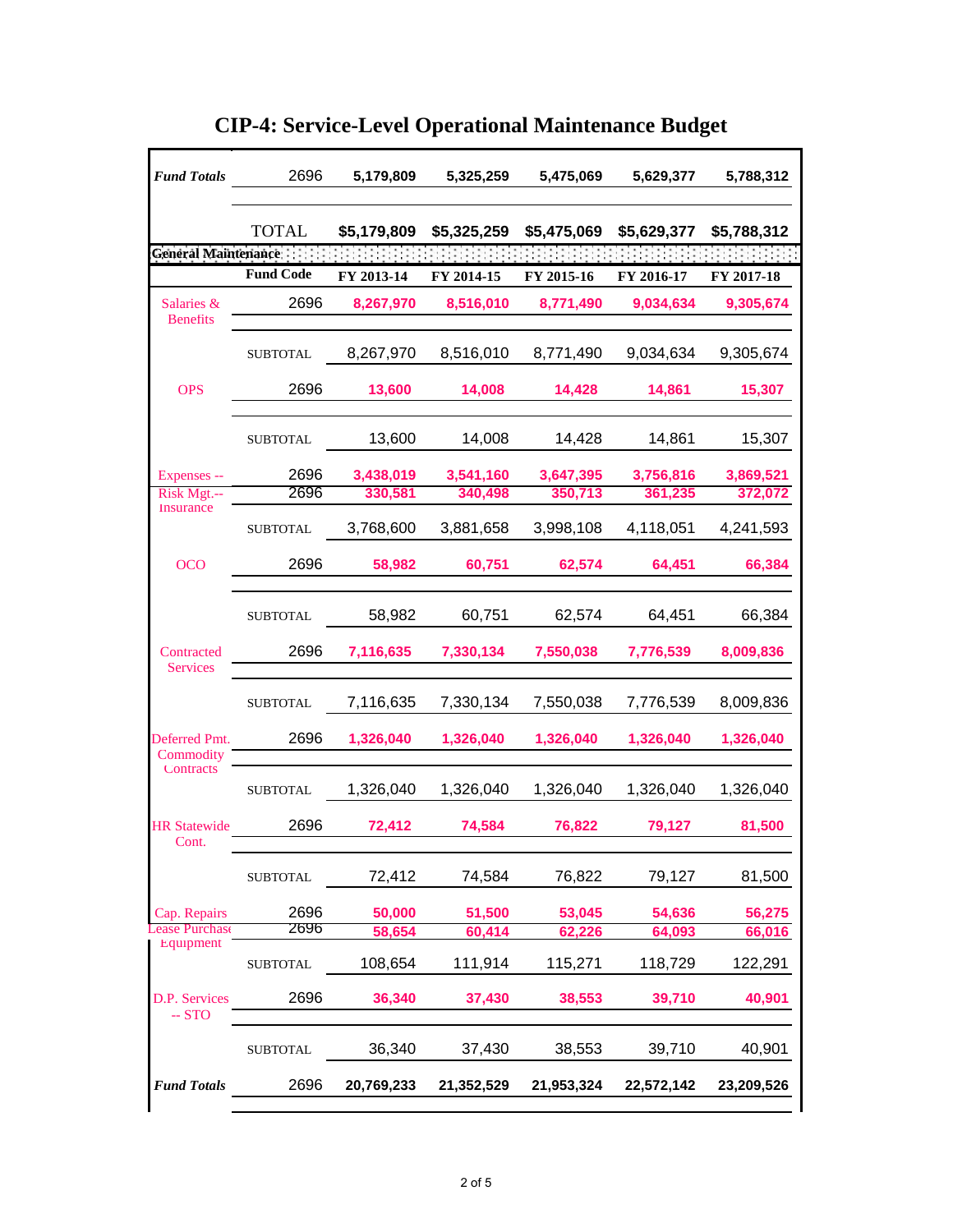|                                | <b>TOTAL</b>                                                              |            |            | \$20,769,233 \$21,352,529 \$21,953,324 \$22,572,142 \$23,209,526 |            |            |
|--------------------------------|---------------------------------------------------------------------------|------------|------------|------------------------------------------------------------------|------------|------------|
| <b>Routine Operating Costs</b> |                                                                           |            |            |                                                                  |            |            |
|                                | <b>Fund Code</b>                                                          | FY 2013-14 | FY 2014-15 | FY 2015-16                                                       | FY 2016-17 | FY 2017-18 |
| Salaries &<br>Benefits         | 2696                                                                      |            |            |                                                                  |            |            |
|                                | <b>SUBTOTAL</b>                                                           |            |            |                                                                  |            |            |
| <b>OPS</b>                     | 2696                                                                      |            |            |                                                                  |            |            |
|                                | <b>SUBTOTAL</b>                                                           |            |            |                                                                  |            |            |
| Expenses                       | 2696                                                                      |            |            |                                                                  |            |            |
|                                | <b>SUBTOTAL</b>                                                           |            |            |                                                                  |            |            |
| <b>Utilities</b>               | 2696                                                                      | 19,348,977 | 19,348,977 | 19,348,977                                                       | 19,348,977 | 19,348,977 |
|                                | <b>SUBTOTAL</b>                                                           | 19,348,977 | 19,348,977 | 19,348,977                                                       | 19,348,977 | 19,348,977 |
| <b>Fund Totals</b>             | 2696                                                                      | 19,348,977 | 19,348,977 | 19,348,977                                                       | 19,348,977 | 19,348,977 |
|                                |                                                                           |            |            | TOTAL 19,348,977 19,348,977 19,348,977 19,348,977 19,348,977     |            |            |
|                                | NEW FACILITIES (Only those square feet added in FY 2012-2013 and beyond): |            |            |                                                                  |            |            |
| Preventive Maintenance         | <b>Fund Code</b>                                                          |            |            |                                                                  |            |            |
|                                |                                                                           | FY 2013-14 | FY 2014-15 | FY 2015-16                                                       | FY 2016-17 | FY 2017-18 |
| Salaries &<br><b>Benefits</b>  | 2696                                                                      |            |            |                                                                  |            |            |
|                                | <b>SUBTOTAL</b>                                                           |            |            |                                                                  |            |            |
| Expenses                       | 2696                                                                      |            |            |                                                                  |            |            |
|                                | SUBTOTAL                                                                  |            |            |                                                                  |            |            |
| $_{\rm OCO}$                   | 2696                                                                      |            |            |                                                                  |            |            |
|                                | <b>SUBTOTAL</b>                                                           |            |            |                                                                  |            |            |
| Contracted<br>Services         | 2696                                                                      |            |            |                                                                  |            |            |
|                                |                                                                           |            |            |                                                                  |            |            |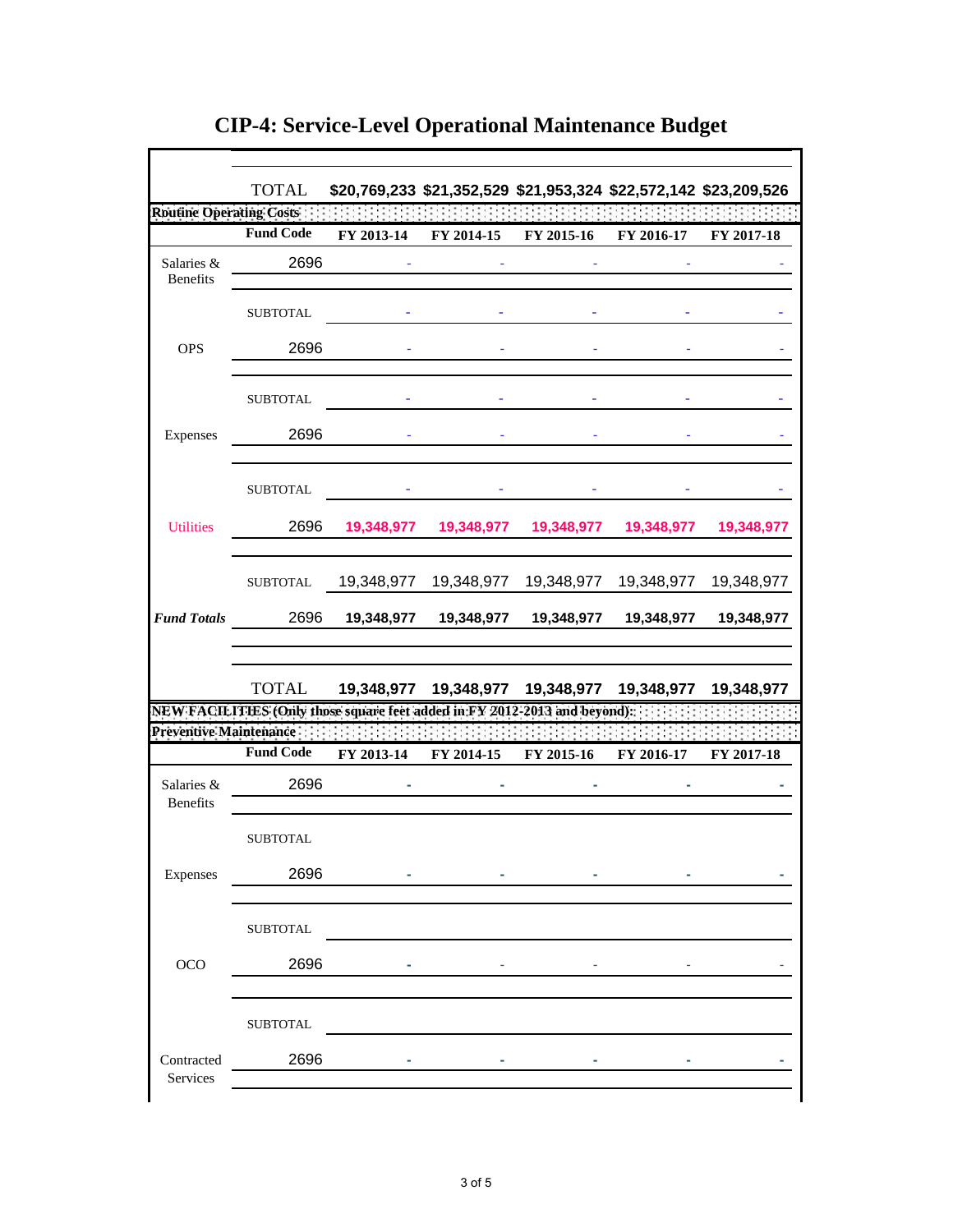|                                 | <b>SUBTOTAL</b>  |            |            |                                  |                       |            |
|---------------------------------|------------------|------------|------------|----------------------------------|-----------------------|------------|
|                                 | Fund Totals 2696 |            |            |                                  |                       |            |
|                                 |                  |            |            |                                  |                       |            |
|                                 |                  |            |            |                                  |                       |            |
|                                 | <b>TOTAL</b>     | 0          | 0          | 0                                | 0                     | 0          |
| General Maintenance ::          | <b>Fund Code</b> |            |            | FY 2013-14 FY 2014-15 FY 2015-16 | FY 2016-17 FY 2017-18 |            |
| Salaries &                      | 2696             |            |            |                                  |                       |            |
| Benefits                        |                  |            |            |                                  |                       |            |
|                                 | <b>SUBTOTAL</b>  |            |            |                                  |                       |            |
| Expenses                        | 2696             |            |            |                                  |                       |            |
|                                 |                  |            |            |                                  |                       |            |
|                                 | <b>SUBTOTAL</b>  |            |            |                                  |                       |            |
| OCO                             | 2696             |            |            |                                  |                       |            |
|                                 |                  |            |            |                                  |                       |            |
|                                 | <b>SUBTOTAL</b>  |            |            |                                  |                       |            |
| Contracted                      | 2696             |            |            |                                  |                       |            |
| Services                        |                  |            |            |                                  |                       |            |
|                                 | ${\tt SUBTOTAL}$ |            |            |                                  |                       |            |
|                                 |                  |            |            |                                  |                       |            |
|                                 | Fund Totals 2696 |            |            |                                  |                       |            |
|                                 |                  |            |            |                                  |                       |            |
|                                 | <b>TOTAL</b>     | 0          | O          | 0                                | 0                     | 0          |
| <b>Routine Operating Costs:</b> |                  |            |            |                                  |                       |            |
|                                 | <b>Fund Code</b> | FY 2013-14 | FY 2014-15 | FY 2015-16                       | FY 2016-17            | FY 2017-18 |
| Salaries &<br>Benefits          |                  |            |            |                                  |                       |            |
|                                 | <b>SUBTOTAL</b>  |            |            |                                  |                       |            |
|                                 |                  |            |            |                                  |                       |            |
| <b>OPS</b>                      |                  |            |            |                                  |                       |            |
|                                 | ${\tt SUBTOTAL}$ |            |            |                                  |                       |            |
|                                 |                  |            |            |                                  |                       |            |
| Expenses                        |                  | ٠          | ٠          | ٠                                |                       |            |
|                                 |                  |            |            |                                  |                       |            |
|                                 | ${\tt SUBTOTAL}$ |            |            |                                  |                       |            |

**CIP-4: Service-Level Operational Maintenance Budget**